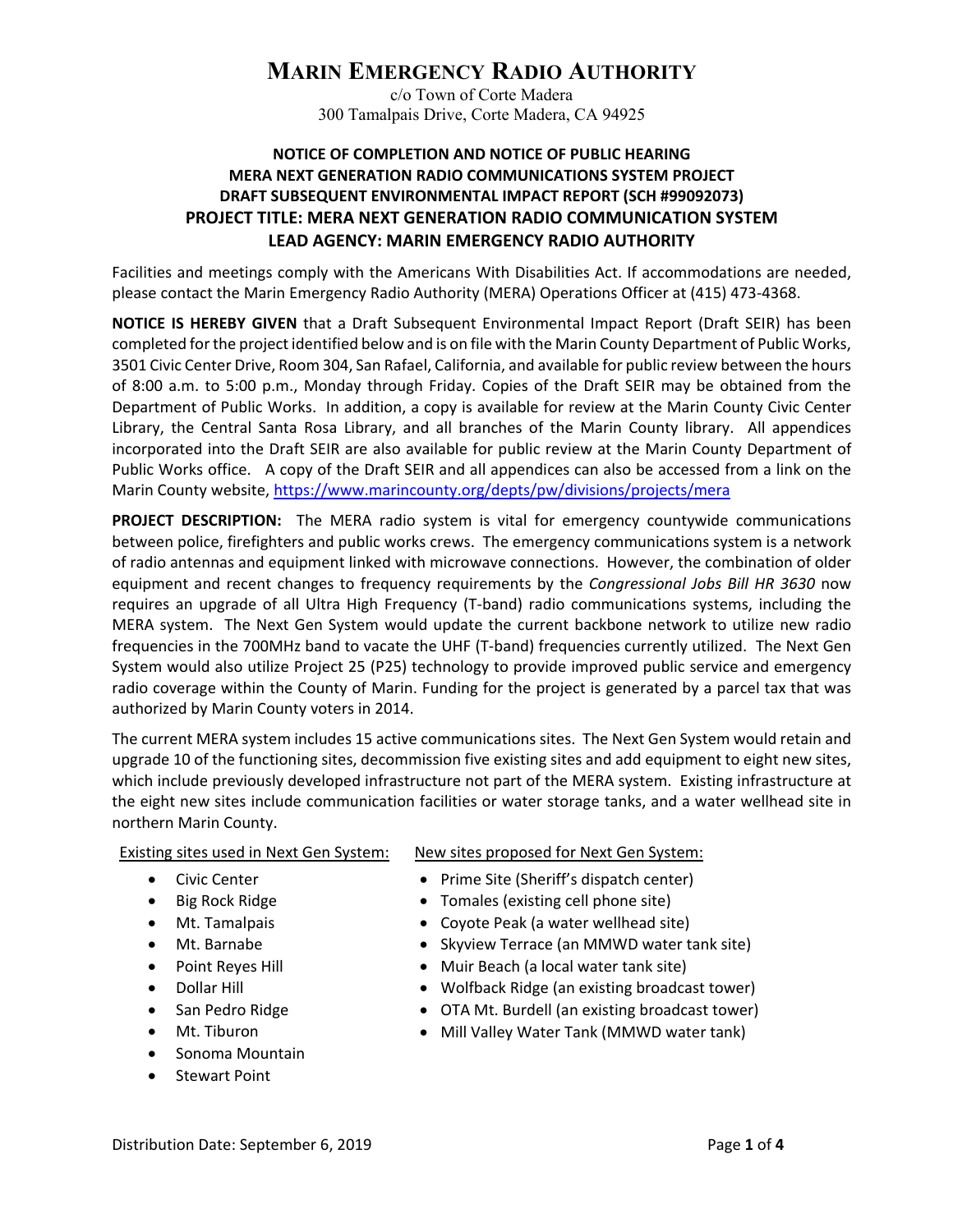Notice of Preparation, MERA Next Gen System SEIR

The five sites to be decommissioned as part of the Next Gen System are: Forbes Hill in San Rafael, Mt. Burdell near Novato, Mill Valley City Hall and Mill Valley Police Station, and the Bay Hill Road site in Sonoma County.

**PROJECT LOCATIONS:**  Figure 1 shows the Next Gen System configuration and Table 1 provides a summary description of the communication sites including assessor parcel numbers and coordinates. A more detailed project description with a list of existing and proposed facilities at each site can be found on the MERA website: https://www.marincounty.org/depts/pw/divisions/projects/mera

**SUMMARY OF IMPACT CONCLUSIONS:** The Draft SEIR evaluates the project with respect to the following topical issues:

| 1) Land Use & Planning         | 7) Biological Resources            | 13) Aesthetics/Visual Resources        |
|--------------------------------|------------------------------------|----------------------------------------|
| 2) Population & Housing        | 8) Energy & Natural Resources      | 14) Cultural Resources                 |
| 3) Geology and Soils           | 9) Hazards and Hazardous Materials | 15) Tribal Cultural Resources          |
|                                | Radio Frequency Analysis           |                                        |
| 4) Hydrology and Water Quality | 10) Noise                          | 16) Agriculture and Forestry Resources |
| 5) Air Quality                 | 11) Public Services and Recreation | 17 Greenhouse Gas Emissions            |
| 6) Transportation/Traffic      | 12) Utilities & Service Systems    | 18) Mineral Resources                  |

The Draft SEIR finds that the projects would result in significant or potentially significant environmental impacts related to topical issues # 7, 9, 13, 14, 15 and recommends the implementation of feasible mitigation measures to either avoid or reduce to a level of insignificance the identified environmental impacts. The Draft SEIR finds that the proposed project would result in significant unavoidable aesthetic/visual resource impacts.

**REVIEW PERIOD:** This Notice of Completion of the Draft SEIR commences a 45‐day public review period. Interested persons are invited to review and comment on the Draft SEIR. Written comments may be sent **no later than 4:00pm on the closing date of October 21, 2019** to:

> Ernest Klock, MERA Operations Officer 3501 Civic Center Drive, Room 304, San Rafael, CA 94903 email: MERA‐EIR@marincounty.org

**PUBLIC MEETING DATE AND LOCATION:** A public hearing on the Draft SEIR will be conducted by the MERA. Oral and written comments on the Draft SEIR may be presented to the MERA at the hearing, scheduled for:

**October 10, 2019 from 6:00pm to 8:00pm** 

Board of Supervisors Chambers 3501 Civic Center Drive ‐ Room #330, San Rafael, CA

Please call the Marin County Department of Public Works at (415) 473‐6530 on or after October 7, 2019 in order to obtain a copy of the agenda, or visit our website at https://www.marincounty.org/depts/pw/divisions/projects/mera.

The project is not located on any of the lists of sites enumerated under Section 65962.5 (Hazardous Sites) of the Government Code.

If this project is challenged in court, the challenge may be limited to raising only those issues raised in written correspondence submitted during the 45-day Draft SEIR public review period or at the public hearing described in this notice. (Government Code Section 65009[b][2]).

> Ernest Klock, Operations Officer, MERA **Phone: 415‐473‐4368**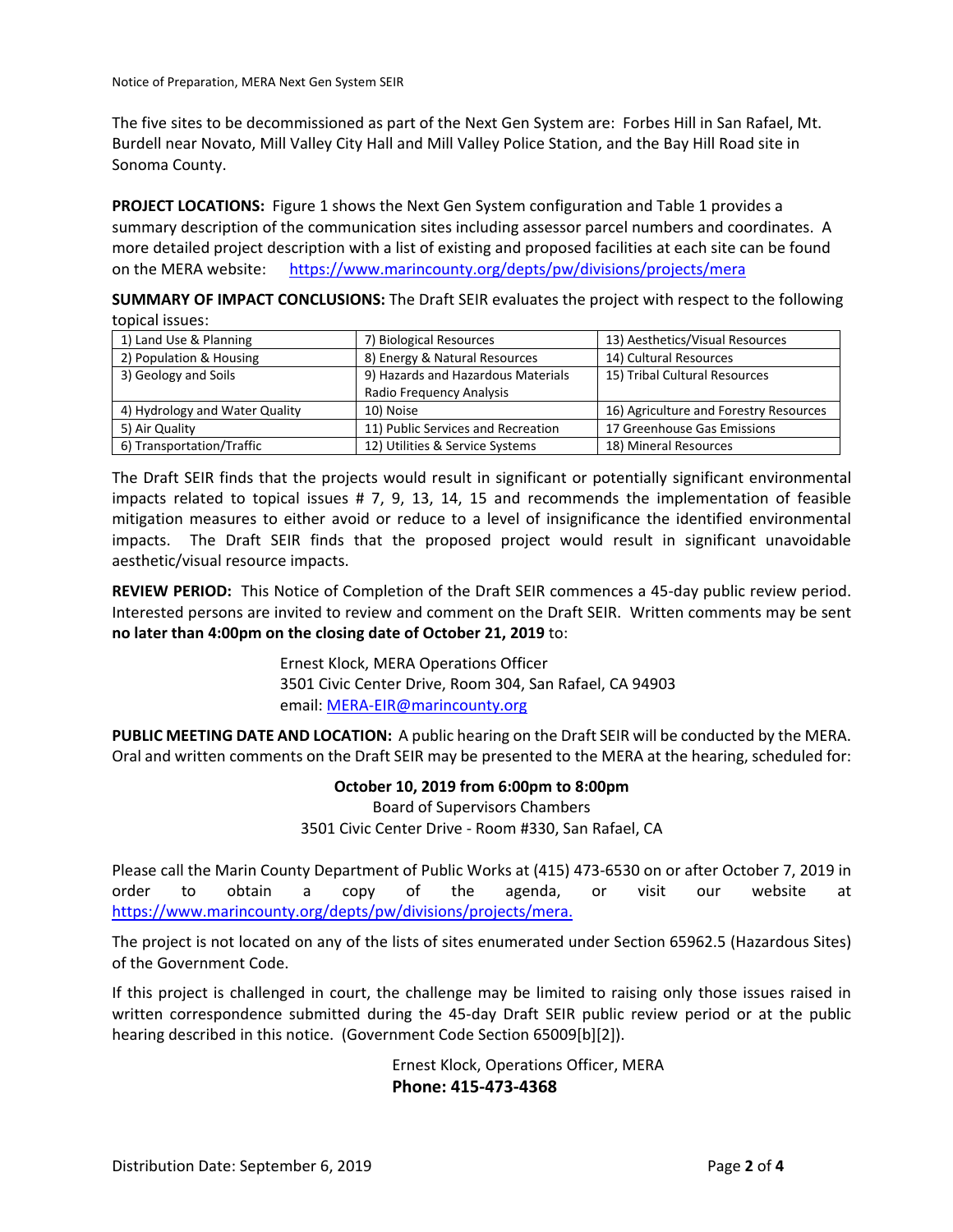| <b>Site Name and Number</b>              | <b>APN</b> | <b>Jurisdiction</b> | <b>Coordinates</b>          | <b>Previous EIR</b> | <b>Comments</b>                               |
|------------------------------------------|------------|---------------------|-----------------------------|---------------------|-----------------------------------------------|
| Prime Site EOF^<br>1.                    | 165-220-11 | City of San Rafael  | 38.019167,<br>$-122.541528$ | N                   | New site at<br>Sheriff's Dispatch             |
| 2.<br>Civic Center                       | 179-270-11 | City of San Rafael  | 37.999056,<br>$-122.531306$ | Y                   | Upgrades                                      |
| 3.<br><b>Big Rock</b>                    | 164-300-04 | Marin County        | 38.059194,<br>$-122.604250$ | Y                   | Upgrades                                      |
| Mt. Tamalpais<br>4.                      | 197-120-31 | <b>Marin County</b> | 37.929006,<br>-122.587084   | Y                   | Upgrades                                      |
| 5.<br>Mt. Barnabe                        | 168-240-01 | <b>Marin County</b> | 38.026751,<br>$-122.716321$ | Y                   | Upgrades                                      |
| 6.<br><b>Bolinas Fire Station</b>        | 193-030-20 | Marin County        | N/A                         | Y                   | Dropped<br>from original system               |
| <b>Bolinas Ridge</b><br>7.               | 197-120-30 | <b>Marin County</b> | N/A                         | Y                   | Dropped<br>from original system               |
| 8.<br>Point Reyes Hill                   | 109-160-23 | <b>Marin County</b> | 38.079836,<br>$-122.866944$ | Y                   | Upgrades                                      |
| 9.<br>Forbes Hill                        | 010-261-02 | City of San Rafael  | N/A                         | Y                   | Decommission                                  |
| 10. Dollar Hill                          | 011-051-02 | City of San Rafael  | 37.980262,<br>$-122.529354$ | Y                   | Upgrades                                      |
| 11. San Pedro Ridge                      | 015-250-21 | City of San Rafael  | 37.990205,<br>$-122.500139$ | Y                   | Upgrades                                      |
| 12. Mt. Burdell                          | 125-180-17 | City of Novato      | N/A                         | Υ                   | Decommission                                  |
| 13. Novato PD                            | 153-061-28 | City of Novato      | N/A                         | Y                   | Dropped<br>from original system               |
| 14. Mt. Tiburon                          | 058-261-39 | Town of Tiburon     | 37.890440,<br>$-122.464796$ | Y                   | Upgrades                                      |
| Mill Valley City Hall<br>15.             | 028-014-16 | City of Mill Valley | N/A                         | Y                   | Decommission                                  |
| Mill Valley Police Station*<br>16.       | 030-250-01 | City of Mill Valley | N/A                         | Y                   | Decommission                                  |
| 17. Bay Hill Road                        | 100-190-07 | Sonoma County       | N/A                         | Y                   | Decommission                                  |
| 18. Sonoma Mountain                      | 136-190-09 | Sonoma County       | 38.261015,<br>$-122.903629$ | Y                   | Upgrades                                      |
| 19. Stewart Point**                      | 188-090-15 | <b>Marin County</b> | 38.185833,<br>$-122.825167$ | Y                   | Upgrades                                      |
| 20. Tomales***                           | 100-050-42 | <b>Marin County</b> | 38.017000,<br>$-122.546000$ | N                   | New site with cell<br>tower and equipment     |
| 21. Covote Peak                          | 106-110-03 | Marin County        | 37.863289,<br>$-122.585512$ | N                   | New site with existing<br>water wellheads     |
| 22. Skyview Terrace<br><b>Water Tank</b> | 165-220-02 | City of San Rafael  | 37.851085,<br>$-122.498376$ | N                   | New site with<br>MMWD water tank              |
| 23. Muir Beach                           | 199-262-11 | Marin County        | 38.149888,<br>-122.593239   | N                   | New site with<br>local water tank             |
| 24. Wolfback Ridge                       | 200-120-02 | <b>Marin County</b> | 37.902735,<br>$-122.558010$ | N                   | New site with<br>existing 100' tower          |
| 25. Mt. Burdell OTA^                     | 125-160-01 | <b>Marin County</b> | 38.261015,<br>-122.903629   | N                   | New site with existing<br>structure and tower |
| 26. Mill Valley Water Tank               | 046-070-03 | <b>Marin County</b> | 38.185833,<br>$-122.825167$ | N                   | New site with existing<br>MMWD water tank     |

|  |  |  | Table 1. MERA Sites and Locations for CEQA Evaluation |
|--|--|--|-------------------------------------------------------|
|--|--|--|-------------------------------------------------------|

\* Added to original EIR as an adjustment before its publication so signal from Mill Valley City Hall would be detected.

\*\* Added to original EIR with a CEQA Amendment in 2006.

\*\*\*Added to original EIR with a Categorical Exemption in 2012. Incorporated into SEIR to discuss whole action.

^ EOF = Emergency Operations Facility, OTA = Over‐the‐Air Broadcasting